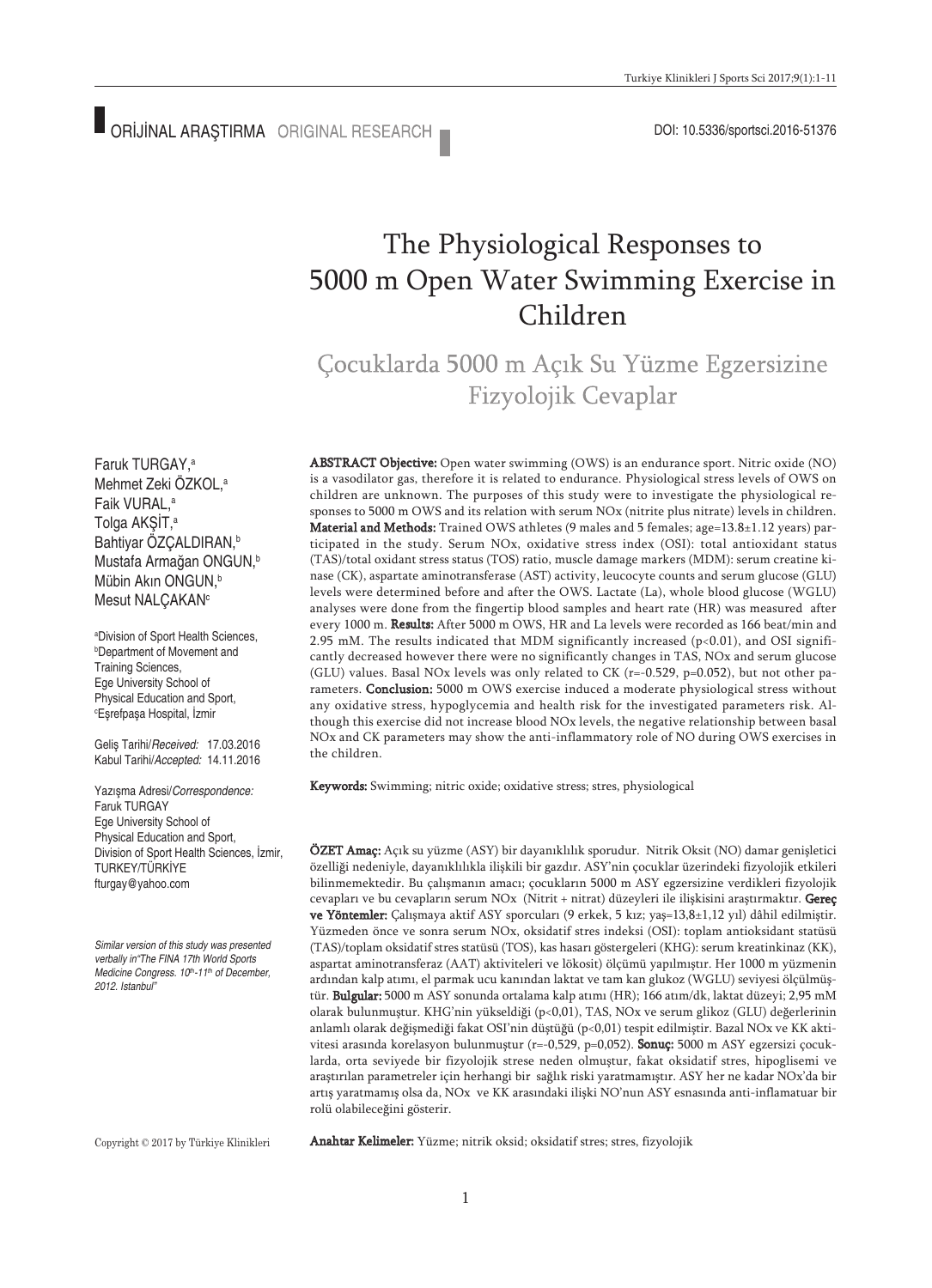pen water swimming (OWS) competitions were taken place during the 2008 Beijing Olympic Games Aquatic Events for the first time, due to the rapidly increasing popularity of the sport. This swimming event is similar to marathons because of the 5, 10 and 25 km swimming distances and the performance times involved. <sup>1</sup> However, it includes longer swimming distances than both Olympic and Ironman triathlon contests (1.5-3.9 km). Therefore, its physiological requirements differ from these events. 2 Knowledge of the physical and physiological properties of a sport is crucial for planning an efficient training and good performance as well as health.

Training may positively or negatively affect oxidative stress (OS) levels depending on training load, type, and specificity. <sup>3</sup> The high levels of oxygen consumption may lead to increase OS during long-duration of OWS exercises; OS can also negatively affect performance and cellular integrity. 4 In a study of well-trained adult male swimmers, no OS was found after ultra-marathon swimming. <sup>5</sup> Although it was not observed any serious OS in the studies carried out on adults, the physiological stress and OS levels of OWS in child swimmers are unknown. 5-7 The responses of children may differ from those of adults, because there are several metabolic and physiologic differences between children and adults. <sup>8</sup> It has been reported that children can be more sensitive to OS during chronic exercise and exhibit disturbances in redox balance at rest. <sup>9</sup> It has been shown that trained male and female swimmers had higher OS levels and lower antioxidant capacity in comparison with their sedentary counter parts.<sup>9,10</sup> However, cold stress can cause alterations in both metabolic and physiological aspects due to increased free radical production as a result of shivering and muscle movement to maintain body temperature. <sup>11</sup> Therefore, antioxidant capacity and immune function may also be impaired during long-duration swimming in cold water. <sup>12</sup> In addition, excess production of oxidant substances may impair muscle and diaphragm function. <sup>13</sup> These factors may lead to the deterioration of swimming performance and also some health problems as well. Furthermore, overtraining may also lead to OS and is associated with a number of health risks. <sup>14</sup> Humans respond to acute cold exposure with two major physiological adjustments: Vasoconstriction and thermogenesis. These responses are affected by factors such as age, subcutaneous body fat, body face area and fitness of the subject. 15

Exercise that has hypoxic properties such as swimming causes increment in the production of nitric oxide (NO) which has both vasodilatory and antioxidant properties. 16,17 NO also increases glucose (GLU) uptake and reversibly inhibits glycolysis and phosphocreatine breakdown. <sup>17</sup> Therefore, the increased blood flow through NO to important organs such as the liver and heart as well as muscle, which is an important lactate consumer, may decrease lactate concentrations. <sup>18</sup> In addition, it has been found that there is a significant relationship between aerobic fitness level and NO. 17,19 Therefore, increasing NO levels may have a positive effect on physiological stress and OS levels during OWS. NO is synthesized from L-arginine, which is catalyzed by nitric oxide synthase (NOS). NOS has three isoforms: Type-I (neuronal NOS, nNOS), Type-II (inducible NOS, iNOS), and Type-III (endothelial NOS, eNOS). <sup>20</sup> NO is generated during muscle contraction as a result of nNO, eNO, and iNOactivation.<sup>17,21</sup> The best-known stimulus of NO production is shear stress, which is produced during increased blood flow and can increase NOS activity.<sup>17,22</sup> The effects of 8 weeks of training were shown to increase NO production in young men. <sup>23</sup> In addition, it has been shown that three months of severe swimming exercise induces a significant increase in NOx (as nitrate plus nitrite) levels. <sup>16</sup> Thus, long-duration swimming activities such as OWS may increase blood NO levels. In addition, NO is essential for maintaining a salutary cardiovascular status. <sup>17</sup> Furthermore, NO is an independent risk factor and a strong prognostic marker of long-term cardiovascular morbidity and mortality. 16,17 Therefore, this possible increase in NO during OWS may contribute to both antioxidant capacity and endurance capacity of athletes as well as their health status. These factors may contribute to a tolerable stress for chil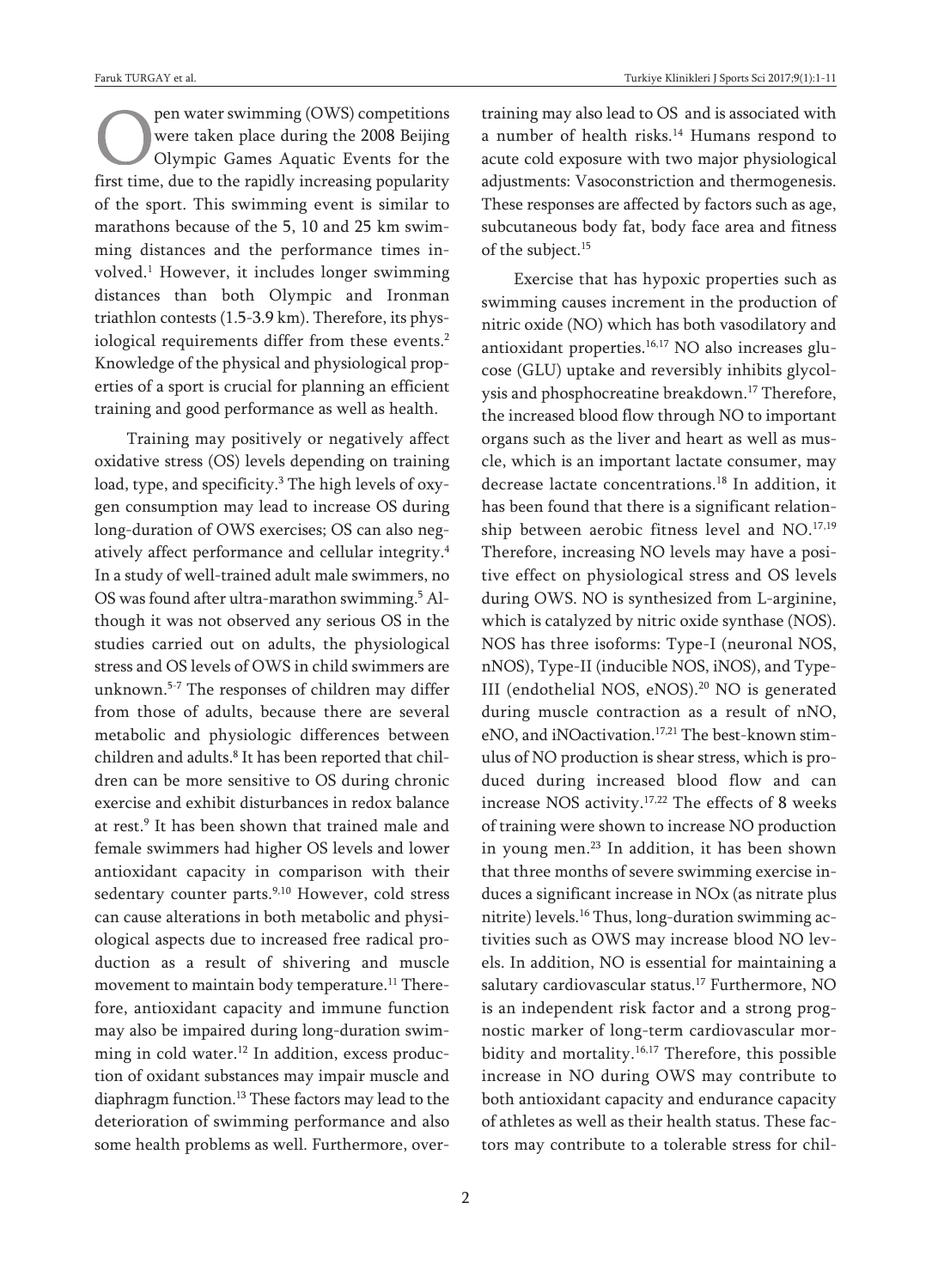dren performing long-duration OWS. But NO has both oxidant and antioxidant features depending on physiological conditions. 17,24

Moderate-intense aerobic exercises improve endothelial function; while high intensity exercises increase OS levels and affect endothelial function negatively, decreasing the bioavailability of NO. 25 Increased superoxide levels may also lead to the conversion of NO to a stronger radical (such as peroxynitrite), 2 which impairs vasomotor function by decreasing the bioavailability of endothelium-derived NO and by inhibiting the synthesis of the vasodilator prostacyclin. <sup>24</sup> However, the physiological stress and OS levels of OWS on children and NOx's related to these parameters are unknown. Therefore, we hypothesized that 5000 m OWS will significantly increase physiological stress (PS), OS and blood NOx levels in children and that NOx can be associated with related to PS, OS and 5000 m swimming performance time. Turkish Open Water Junior National Team candidate swimmers swam 5000 m in the sea to test our hypothesis.

For this purpose, we investigated the effects of acute and long distance swimming exercise on physiological stress, inflammatory responses, oxidative stress and some endogenous non-enzymatic antioxidants. Physiological stress was evaluated by heart rate (HR), lactate (La), creatine kinase (CK), aspartate aminotransferase (AST), and alanine aminotransferase (ALT) activities. The inflammatory responses were limited to leucocyte counts. 26 The oxidative stress was determined with total antioxidant status (TAS), total oxidant status (TOS), oxidative stress index (OSI=TOS/TAS ratio) and NOx (as total nitrite), as well as the endogenus non-enzymatic antioxidants were limited to uric acid (UA), albumin (ALB) and ferritin (FRT). 17,27 In addition, the relationships between NOx and the above mentioned parameters were investigated.

## **MATERIAL AND METHODS**

### PARTICIPANTS

Nine male and five female Turkish Open Water Junior National Team candidate swimmers with 4- 5 years of sports experience participated in the

Faruk TURGAY et al. Turkiye Klinikleri J Sports Sci 2017;9(1):1-11

study (age= 13.78±1.21 years, height= 168.06±6.67 cm, body weight= 59.06±7.99 kg, body mass index [BMI]=  $20.83 \pm 1.61$  kg·m<sup>-2</sup>). No significant difference was detected between male and female subjects in terms of basic parameters pre- and post-swim, including TAS, TOS, and NOx (pre swim-TAS; p=0.125, post swim-TAS; p=0.061, pre swim-TOS; p=0.841, post swim-TOS; p=0.463, pre swim-NOx; p=0.289, post swim-NOx; p=0.416). Therefore, the athletes were evaluated as a single group (n=14). A briefing was held one week prior to the test for the athletes and their parents in order to provide information on the procedures followed during the study. Participants and their parents each signed a personalized document stating that they were participating in this project voluntarily. This study was also approved by the Ege University Faculty of Medicine Clinical Research Ethics Board (Approval No: 09-9.1/10).

### EXPERIMENTAL DESIGN

The tests were conducted 20 days after the competition session. Initially, health checks were performed by taking an anamneses and carrying out physical examinations for each athlete. Subjects were told that they should eat their breakfast 3 hours before the test and arrive at the test center 1 hour before the test start. On day 1, an anaerobic threshold test was held in the olympic indoor pool (Test 1). Anthropometric measurements were performed prior to the test and three days later from 5000 m the open water test (Test 2). Air, sea, and pool temperatures at the time of the anaerobic threshold test and the 5000 m OWS test were measured as 21 C°, 24 C°, and 27 C° respectively.

### ANAEROBIC THRESHOLD TEST

Anaerobic threshold levels (ANT; the work load at 4 mM lactate concentration), which are used as an indicator of mid- and long-term aerobic endurance capacity, were tested 3 hours after breakfast at 11:00 a.m. in a 50m indoor swimming pool. <sup>28</sup> A protocol was adapted and applied from the study of Wakayashi which consisted of 4x400-m accelerating freestyle swimming to individual maximum with 1-minute passive resting intervals. <sup>28</sup> Loading intensity was identified as a percentage of each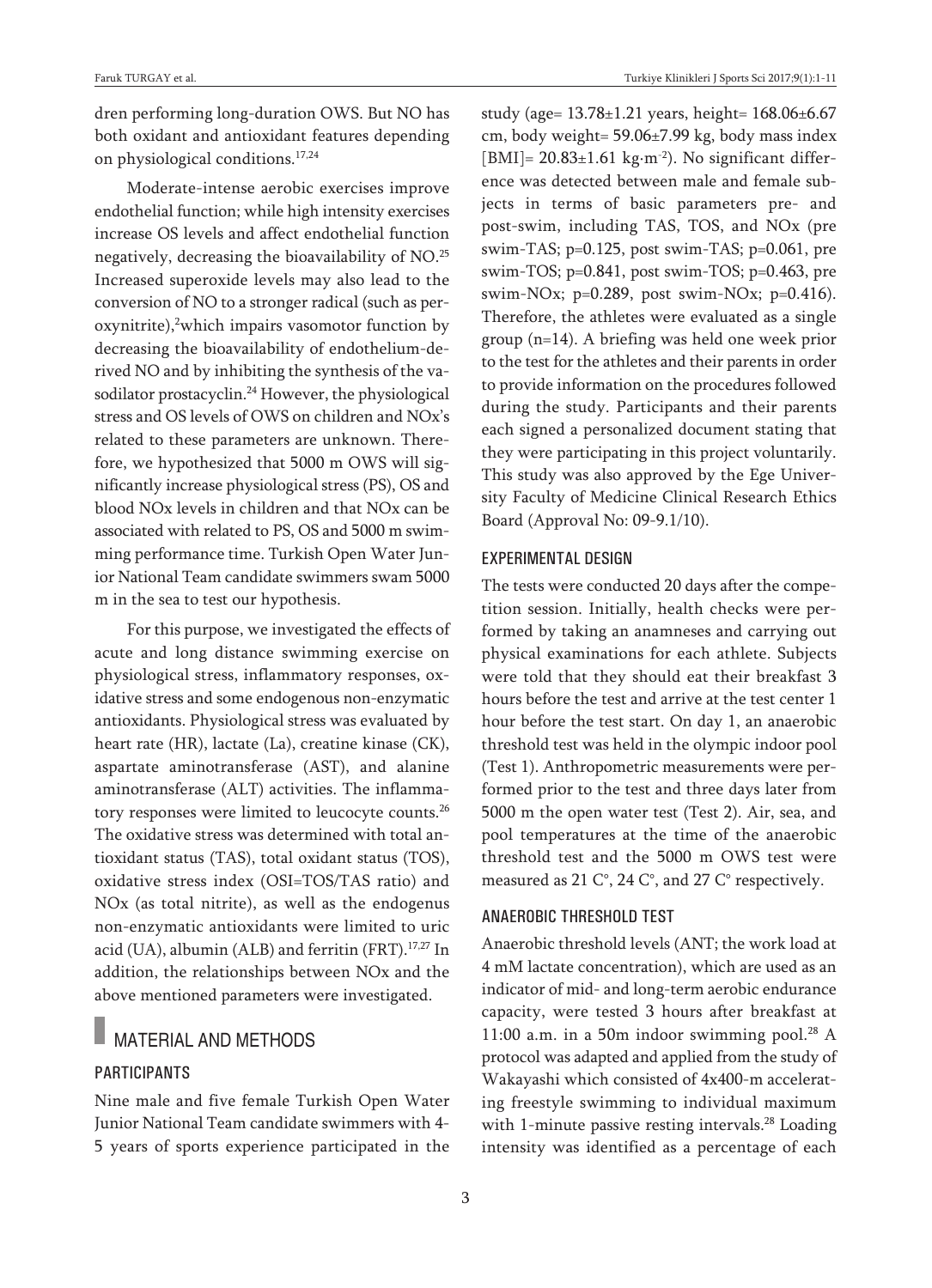swimmer's individual 400m maximum time (T400max). According to these values, the load was gradually increased to T400 (55%), T400 (75%), T400 (90%), and T400max. Each athlete was helped in regulating their rhythm by a signal sound every 50m. Before testing, a 600 m standardized warmup protocol was used. <sup>29</sup> The HR of each athlete at each level was measured telemetrically via a Polar S810i (Polar Electro, OY, Finland) HR recorder. Moreover, blood samples were taken from the fingertip into heparinized capillary hematocrit tubes after every 400 m of swimming. Twenty μL of samples which were put into the special tubes of the analyzer (BIOSEN C-line, EKF Diagnostics, Barleben/ Magdeburg, Germany) were used to measure La and Whole blood glucose (WGLU) levels using the electro enzymatic chip method. Completed measurements were put on metric graphic paper in a La performance curve as specified by Coen to identify ANT levels. <sup>30</sup> The corresponding speed and HR for 4 mM La concentration were calculated using mathematical interpolation. 20

### ESTABLISHING 5000 M OF OPEN WATER SWIMMING PERFORMANCE

A 5000 m freestyle swimming test was held in September following a 3-hour after breakfast (at 06:00 a.m.) in the Aegean Sea (Foça), İzmir/Turkey. During the open water swimming test, participants were continuously observed by the national team coach and doctor. During the 5000 m test, participants were allowed 2-minute passive rest periods and isotonic fluid intake (250 mL) every 1000 m HR levels, La and WGLU measurements after each 1000 m were conducted in alignment with procedures followed in the ANT test.

### BLOOD DRAWAL AND MEASUREMENT METHODS

### Blood Sampling and Storage

Three hours after breakfast (at 06:00 a.m.) before the 5000 m open water swim, participants were rested for 10 minutes in a sitting position and blood samples totaling 12 mL were taken and placed in two separate tubes (EDTA and anticoagulant-free serum vacutainer). The same procedure was followed 5-10 minutes after the 5000 m swim. Blood hemogram analysis from tubes with EDTA was applied after 4-5 hours using an automatic blood count device (BC-3000 Plus, Mindray, China). The hemogram analysis included erythrocytes (RBC), leucocytes (WBC), hematocrit (HCT), hemoglobin (HGB), mean erythrocyte volume (MCV), and thrombocyte levels (PLT). The tubes containing the blood drawn for serum were left at room temperature for 30 minutes and then centrifuged for 15 minutes at 1500 g. The serum samples were then stored at -20 °C until analysis (within 10 days).

### BIOCHEMICAL MEASUREMENTS

Glucose (GLU), urea (UREA), UA, creatinine (CR), total protein (TP), ALB, and liver function tests AST, ALT, gamma glutamyl transaminase (GGT), CK, lactate dehydrogenase (LDH), total cholesterol (TC), high density lipoprotein cholesterol (HDL-C), triglyceride (TG), iron (FE), and FRT were analyzed from serum samples via standard kits (Dialab Gmbh, Austria) and auto analyzer (Beckman, CX7, Brea, CA, USA). Low density lipoprotein (LDL) cholesterol was calculated according to the LDL-C = TC- (HDL-C +TG/5) formula.<sup>31</sup>

### TOS and TAS Measurements

Serum TOS and TAS levels were determined by auto analyzer (Beckman, CX7, USA) using commercial kits (Real Assay Diagnostics kit; Gaziantep, Turkey) with chromogenic methods. The TOS method is based on the principle that the oxidant molecules in the serum create a new color with the chromogenic substance. <sup>32</sup> The absorbance of this compound is proportional to the amount of oxidant substance in the serum and reflects the amount of oxidant molecules present. The sample to be analyzed was calibrated with hydrogen peroxide and the results were expressed as μM hyd rogen peroxide per liter ( $\mu$ M H<sub>2</sub>O<sub>2</sub> Eq/L). The intra and inter coefficient of variation (CV) was smaller than 3.0%. The TAS method is based on bleaching of the characteristic color of a more s 2,2'-azino-bis [3-ethylbenz-thiazoline-6-sulfonic acid (ABTS)] radical cation caused by antioxidants in serum. <sup>33</sup> Results were stated as μM trolox per liter (µM Trolox Eq/L). The intra and inter CV was smaller 3.0%. The ratio of TOS level to TAS level was used as OSI.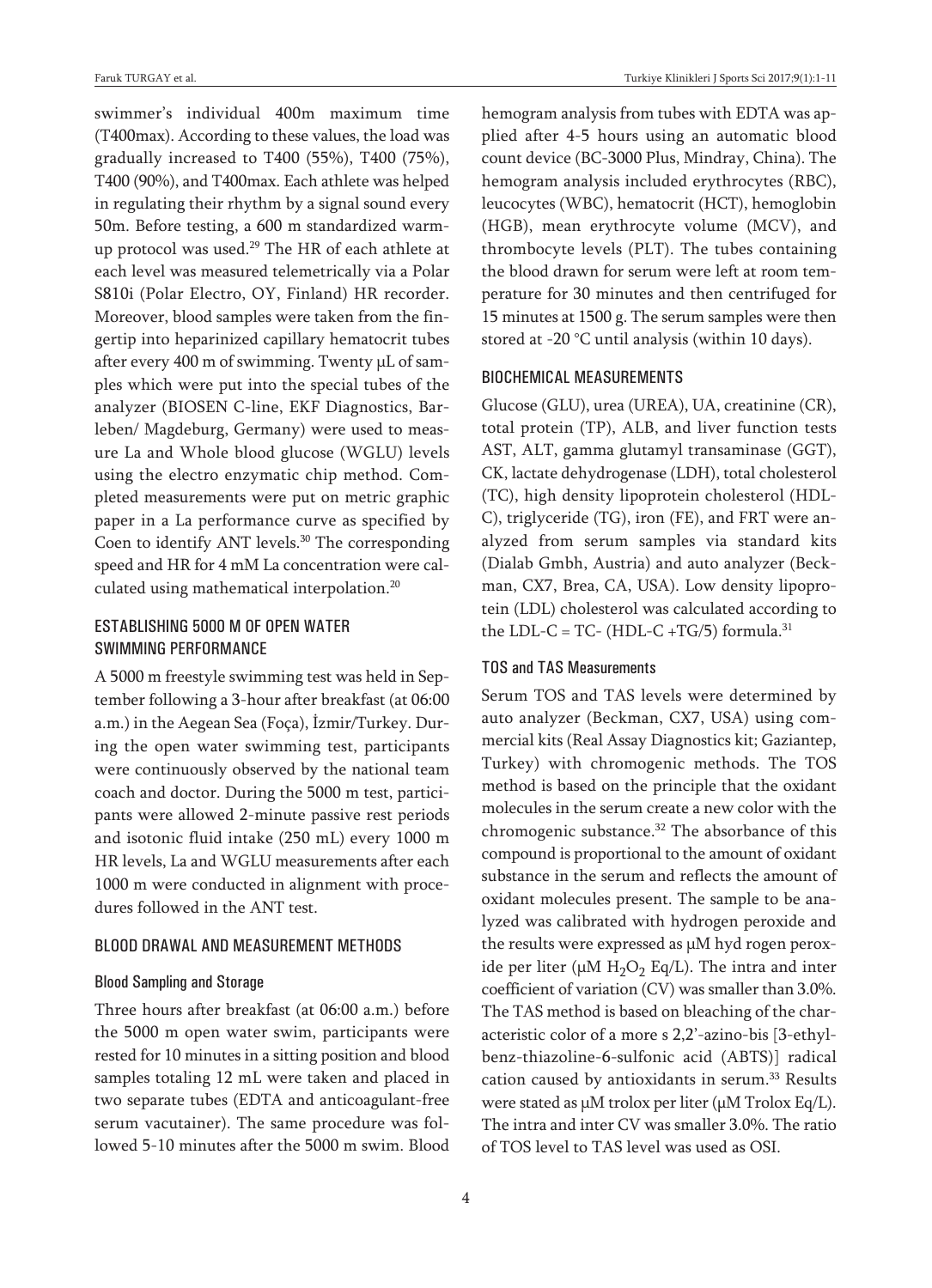### Nitric Oxide (NOx; Nitrate+ nitrite) Measurement

Serum NOx levels were measured spectrophotometrically via a microplate reader (Dialab Gmbh, Dia reader ELx800G, Austria) with a commercial kit (Oxis International Inc., USA). The method is based on the fact that nitrate  $(NO<sub>3</sub>)$ , which is the metabolite of NO, is broken down into nitrite  $(NO<sub>2</sub>)$  by cadmium  $(CD<sup>+2</sup>)$ . The absorbance of the pink-colored azo dye this forms through the "Griess reaction" is measured spectrophotometrically. Through this method, the total  $NO<sub>2</sub>$  level in the sample was determined. The CV for intra and inter assay of NO kit were 7.1% and <9.2% respectively.

### Calculation of Plasma Volume Changes (∆PV %)

The plasma volume (∆PV %) change in the blood samples collected before and after the 5000 m swim was calculated using HGB and HCT parameters by using the formula of Dill. $^{34}$   $\Delta \text{PV}$  % corrections were made for all biochemical parameters and these were presented in tables.

### STATISTICAL ANALYSES

Shapiro-Wilk test was done to test the normality assumption of the data and skewness, kurtosis and CV % values were also checked. As central tendency measures, means and standard deviation were used for the data fit the normal distribution and median for those not fit the normal distribution. Repeated Measures of ANOVA was used for the analysis of the significance of difference in the repeated measures of the data in conformity with normal distribution (5x1000 m swimming; HR, La). In addition, among post-hoc tests, LSD was used to determine the repeated measure causing the significant difference. Friedman test was used for the analysis of the significance of difference in the repeated measures of the data which were not in conformity with normal distribution (5x1000 m swimming; GLU, speed). To find the measure that led to the significant difference, Wilcoxon signedrank test with a Bonferroni's correction was used for pairwise comparisons. Among the hematologic, biochemical and oxidant parameters measures taken pre and post 5000 m swimming, in order to

determine the significance of the difference between two measures, paired-samples t-test was used in the data that complied with normal distribution (WBC, HGB, RBC, HCT, MCV, PLT, FRT, GLU, WGLU, URE, UA, GGT, TC, TG, HDL-C, TP, NOx) and Wilcoxon signed-rank test for the data that did not comply with normal distribution (FER, CR, AST, ALT, CK, ALB, LDL-C, TOS, TAS, OSI). Moreover, numerical differences and variation ratio of the numerical differences ( $\Delta \%$ ) between two measures were also included.

In order to determine the relationship between the data (hematological and biochemical parameters, and oxidative stress indices), Pearson correlation coefficient analysis was used for normally distributed data, whereas Spearman rankorder correlation coefficient analysis was used for the data that did not comply with normal distribution. SPSS for Windows release 15.00 analysis program was used for statistical evaluation and level of significance was accepted as  $p<0.05$  and  $p<0.005$ acceptable significance level for the Bonferroni's correction.

### **RESULTS**

### HR, WGLU, LA, AND SPEED VALUES OF EVERY 1000 M OF OWS

The defining statistics for OWS performance and comparisons of HR, WGLU, La, and speed parameters for 1000 m swims are presented in Table 1. The swimming speed of the athletes, corresponding to their anaerobic threshold values, was 1.23±0.08 m·sec<sup>-1</sup>, and their HR was 169.64±6.7 beats·min<sup>-1</sup>. After the last 1000 m, WGLU and La levels as well as swimming speed displayed a significant decrease from those of the first 1000 m (WGLU 1-5, La 1-5, Speed 1-5; Table 1).

### HEMATOLOGICAL PARAMETERS

A significant increment was detected in the athletes' WBC and FRT levels (98.37%, p=0.01; 11.09%, p=0.05 respectively). Other parameters did not exhibit any significant changes. ∆PV % (∆PV=- 0.61%) change corrections were made for all biochemical parameters and these were presented in Table 2.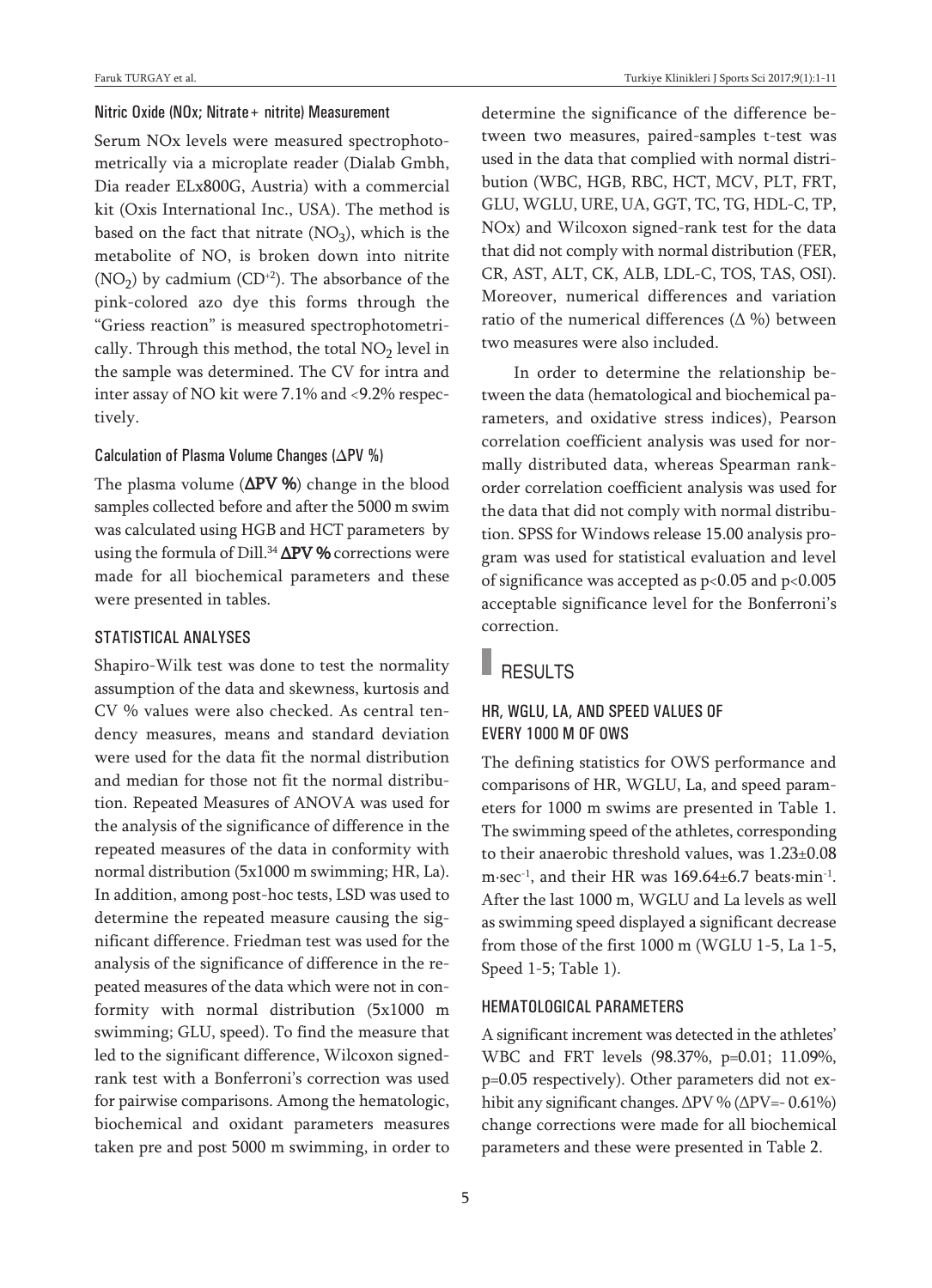| TABLE 1: Comparison of heart rate, WGLU, lactate and swimming speed between 1000 m swims, [mean±SD (median)]. |                                |                               |                                  |                                                                                                                                                                                                                                                                                                                                        |
|---------------------------------------------------------------------------------------------------------------|--------------------------------|-------------------------------|----------------------------------|----------------------------------------------------------------------------------------------------------------------------------------------------------------------------------------------------------------------------------------------------------------------------------------------------------------------------------------|
| 1000 m S                                                                                                      | HR (beats•min-1)               | WGLU (mM)                     | La $(mM)$                        | Speed (m•sec-1)                                                                                                                                                                                                                                                                                                                        |
| 1 (Basal)                                                                                                     | 164.71±20.75                   | $6.05 \pm 0.73$ <sup>¥</sup>  | $3.92 \pm 0.85$ $*$ <sup>6</sup> | $1.00 \pm 0.04$ <sup>&amp;</sup>                                                                                                                                                                                                                                                                                                       |
|                                                                                                               |                                | (6.06)                        |                                  | (1.01)                                                                                                                                                                                                                                                                                                                                 |
| 2.                                                                                                            | 169.57±15.43 <sup>&amp;</sup>  | $5.84 \pm 0.84^{\text{°o}}$   | $3.3 \pm 1.368$ <sup>a**</sup>   | $0.99 \pm 0.06$ #                                                                                                                                                                                                                                                                                                                      |
|                                                                                                               |                                | (5.63)                        |                                  | (1.02)                                                                                                                                                                                                                                                                                                                                 |
| 3.                                                                                                            | $167.92 \pm 10.8^*$            | $5.32 \pm 0.97$               | $2.81 \pm 1.32^{*q}$             | $0.99 + 0.07$                                                                                                                                                                                                                                                                                                                          |
|                                                                                                               |                                | (5.02)                        |                                  | (1.03)                                                                                                                                                                                                                                                                                                                                 |
| 4.                                                                                                            | 166.64±12.33                   | $5.2 \pm 0.94*$               | $2.28 \pm 1.22^{\beta \infty}$   | $0.98 \pm 0.06^*$                                                                                                                                                                                                                                                                                                                      |
|                                                                                                               |                                | (4.81)                        |                                  | (1.00)                                                                                                                                                                                                                                                                                                                                 |
| 5.                                                                                                            | 161.57±12.01 <sup>&amp;¥</sup> | $4.79 \pm 1.27$ <sup>¥a</sup> | $2.45 \pm 1.16$ **               | $0.96 \pm 0.05$ &#¥</td></tr><tr><td></td><td></td><td>(4.79)</td><td></td><td>(0.98)</td></tr><tr><td>5000 m mean</td><td>166.08±14.26</td><td><math>5.44 \pm 0.95</math></td><td><math>2.95 \pm 0.99</math></td><td><math>0.99 \pm 0.06</math></td></tr><tr><td></td><td></td><td></td><td></td><td>(1.02)</td></tr></tbody></table> |

1000 m S: 1000 m swimming; HR: Heart Rate; La: Lactate; WGLU: Whole Blood Glucose

Super scripts represents statistitically significant differencies between;

& HR 2-5 and La 1-2 (p<0.05), Speed 1-5 (p<0.005). ¥ HR 3-5 and La 1-5 (p<0.05), WGLU 1-5 and Speed 4-5 (p<0.005). \* La 2-5 (p<0.05), WGLU 2-4 (p<0.005). <sup>α</sup> La 2-3 (p<0.05), WGLU 2-5 (p<0.005). # La 1-3 (p<0.05), Speed 2-5 (p<0.005). <sup>β</sup> La 1-4 (p<0.05). <sup>∞</sup> La 2-4 (p<0.05). <sup>µ</sup> La 3-4 (p<0.05).

| TABLE 2: Pre- and post-swim comparisons of hematological parameters [mean±SD (median)]. |                  |                  |                   |                   |  |
|-----------------------------------------------------------------------------------------|------------------|------------------|-------------------|-------------------|--|
| <b>Parameters</b>                                                                       | Pre-Swim (Basal) | Post-Swim        | <b>Difference</b> | Δ%                |  |
| WBC (x10 <sup>3</sup> /mm <sup>3</sup> )                                                | $5.53 \pm 0.95$  | $10.97 \pm 1.68$ | ↑ 5.44**          | ↑ 98.37           |  |
| $HGB$ ( $g/dL$ )                                                                        | $13.51 \pm 0.58$ | $13.4 \pm 0.45$  | $\downarrow$ 0.11 | $\downarrow$ 0.81 |  |
| RBC $(x10^6/\text{mm}^3)$                                                               | $4.8 \pm 0.16$   | $4.71 \pm 0.21$  | ~ 0.09            | $\downarrow$ 1.87 |  |
| HCT (%)                                                                                 | $40.22 \pm 1.69$ | $39.64 \pm 1.25$ | $\downarrow$ 0.58 | $\downarrow$ 1.44 |  |
| MCV (fL)                                                                                | 83.88±4.32       | 83.77±4.02       | 10.11             | $\downarrow$ 0.13 |  |
| PLT $(x103/mm3)$                                                                        | 273.85±37.18     | 295.15±60.64     | $\uparrow$ 21.3   | ↑ 7.77            |  |
| $FRT$ (ng/mL)                                                                           | $25.69 + 9.74$   | 28.54±10.76      | $12.85*$          | ↑ 11.09           |  |
| $FE$ (µg/dL)                                                                            | 92.28±39.09      | 92.74±46.28      | 10.46             | 10.49             |  |
|                                                                                         | (77.50)          | (80.36)          | (2.86)            | (3.69)            |  |

WBC: Leukocyte; HGB: Hemoglobin; RBC: Erythrocyte; HCT: Hematocrit; MCV: Mean RBC volume; PLT: Platelets; FE: Iron; FRT: Ferritin; Difference - Numerical difference between pre- and post-swim; ∆% - Variation ratio of numerical difference between pre- and post-swim. \*p<0.05, \*\*p<0.01.

### BIOCHEMICAL PARAMETERS

Post-swimming, AST and CK activities increased significantly from basal values (32.53%, p=0.014; 94.97%, p=0.010 respectively) (Table 3). Other parameters did not display any significant changes.

### OXIDATIVE STRESS INDICES

The results indicated that except TAS (5.79%, p=0.272) and NOx (3.46%, p=0.803), the values of TOS, and OSI levels significantly decreased (35.84%, p=0.01; 38.71%, p=0.010, respectively) (Table 4).

### CORRELATIONS

In this study, a significant relationship was found between 5000 m OWS time and ANT (r=-0.843, p=0.001). The findings of the current study showed that there was a significant relationship between preswimming NO and CK (r=-0.529, p=0.052), but there was no correlation between NOx and any other parameter (including 5000-m OWS time). Pre- and post-swimming UA and WBC both showed negative correlations (r=-0.620, p=0.05; r=-0.541, p=0.05); AST and CK positive correlations (r=0.553, p=0.05; r=0.600, p=0.05), and ALT and TOS positive correla-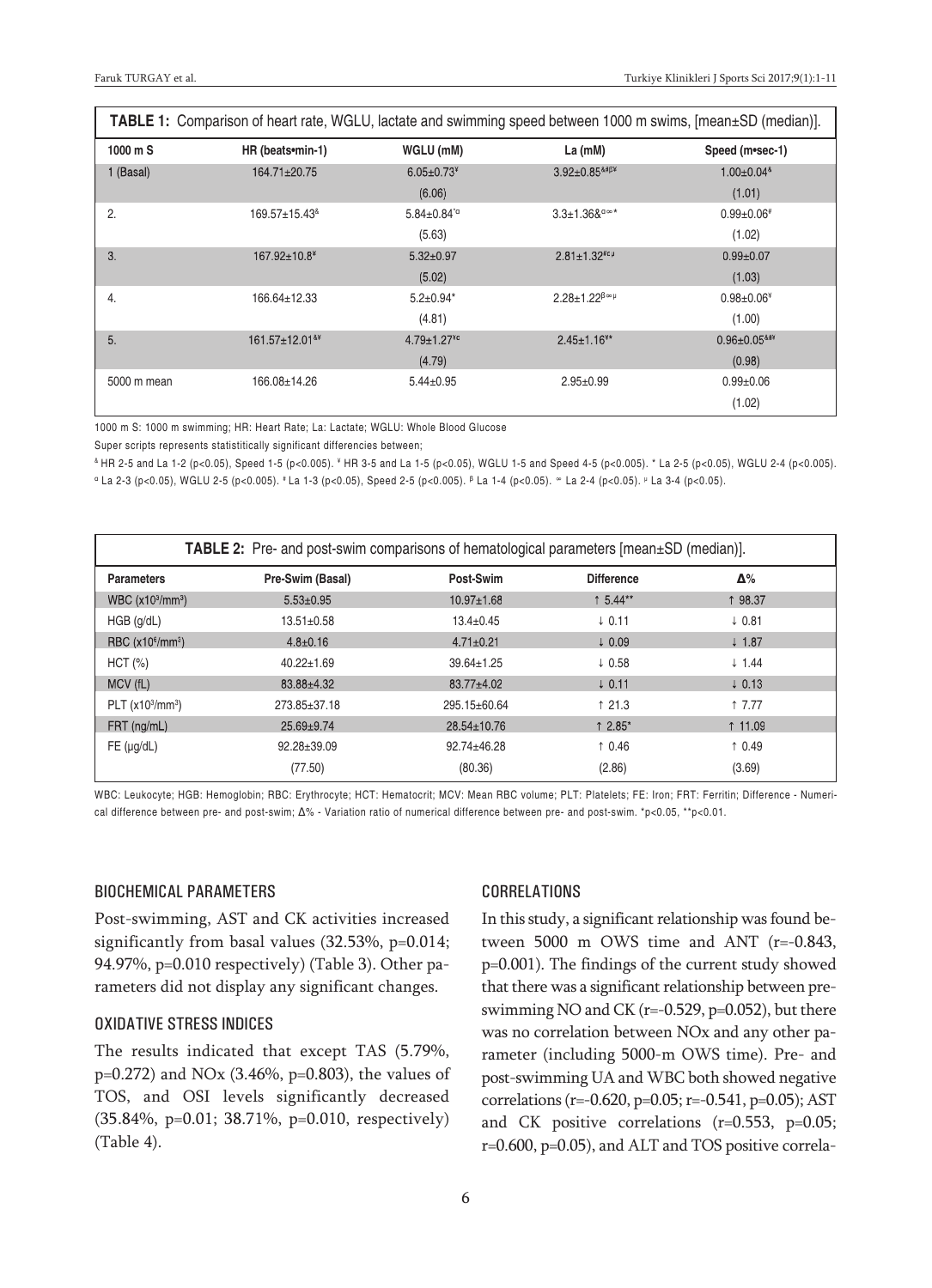| <b>TABLE 3:</b> Pre- and post-swim comparisons of biochemical parameters [mean±SD (median)]. |                 |                 |                   |                 |
|----------------------------------------------------------------------------------------------|-----------------|-----------------|-------------------|-----------------|
| <b>Parameters</b>                                                                            | Pre-Swim        | Post-Swim       | <b>Difference</b> | Δ%              |
| GLU (mg/dL)                                                                                  | 77.71±5.51      | 74.63±10.09     | 43.08             | 43.96           |
| UREA (mg/dL)                                                                                 | 23.57±4.41      | 24.22±5.46      | ↑ 0.65            | ↑ 2.75          |
| CR (mg/dL)                                                                                   | $0.84 \pm 0.09$ | $0.85 \pm 0.11$ | 10.01             | 1.19            |
|                                                                                              | (0.84)          | (0.82)          | (0.02)            | (2.38)          |
| UA (mg/dL)                                                                                   | $3.17 \pm 0.86$ | $3.18 \pm 0.85$ | 10.01             | $\uparrow$ 0.31 |
| AST (U/L)                                                                                    | 20.87±3.66      | 27.66±7.15      | $16.79**$         | ↑ 32.53         |
|                                                                                              | (20.15)         | (26.61)         | (6.46)            | (32.05)         |
| ALT (U/L)                                                                                    | $13.27 + 5.1$   | 15.56±5.52      | ↑ 2.29            | ↑ 17.25         |
|                                                                                              | (12)            | (15.02)         | (3.02)            | (25.16)         |
| GGT (U/L)                                                                                    | $15.5 \pm 2.59$ | 15.95±2.88      | 10.45             | ↑ 2.90          |
| $CK$ (U/L)                                                                                   | 143.35±52.15    | 279.49±123.13   | ↑ 136.14**        | ↑ 94.97         |
|                                                                                              | (146)           | (273.72)        | (127.72)          | (86.98)         |
| TC (mg/dL)                                                                                   | 156.57±25.37    | 163.67±29.37    | 17.1              | ↑ 4.53          |
| TG (mg/dL)                                                                                   | 90.57±34.64     | 90.74±26.17     | $\uparrow$ 0.17   | 10.18           |
| HDL-C (mg/dL)                                                                                | $58.4 \pm 6.49$ | 59.44±7.32      | 1.04              | ↑ 1.78          |
| TP(g/dL)                                                                                     | $7.41 \pm 0.39$ | $7.75 \pm 0.43$ | 10.34             | $\uparrow$ 4.5  |
| ALB (g/dL)                                                                                   | $4.32 \pm 0.17$ | $4.57 \pm 0.32$ | 10.25             | ↑ 5.78          |
|                                                                                              | (4.35)          | (4.50)          | (0.15)            | (3.44)          |
| LDL-C (mg/dL)                                                                                | 79.21±21.14     | 86.02±20.96     | ↑ 6.81            | ↑ 8.59          |
|                                                                                              | (75.50)         | (80.22)         | (4.72)            | (6.25)          |

GLU: Serum Glucose; CR: Creatinine; UA: Uricacid; AST: Aspartate amino transferase; ALT: Alanine amino transferase; TC: Total cholesterol; TG: Triglyceride; HDL-C: High density lipoprotein cholesterol; TP: Total protein; ALB: Albumin; LDL-C: Low density lipoprotein cholesterol; Difference: Numerical difference between pre- and post-swim; Δ%: Variation ratio of numerical difference between pre- and post-swim. \*p<0.05; \*\*p<0.01.

| <b>TABLE 4:</b> Pre- and post-swim comparisons of oxidative stress indices [mean±SD (median)]. |                        |                         |                     |                   |  |
|------------------------------------------------------------------------------------------------|------------------------|-------------------------|---------------------|-------------------|--|
| <b>Parameters</b>                                                                              | Pre-swim mean (median) | Post-swim mean (median) | <b>Difference</b>   | $\Delta\%$        |  |
| TOS (µM H2O2 Equiv./L)                                                                         | 22.46±18.67            | $14.41 \pm 13.19$       | $\downarrow$ 8.05** | 135.84            |  |
|                                                                                                | (16.62)                | (10.89)                 | (5.73)              | (34.47)           |  |
| TAS (mM Trolox Equiv./L)                                                                       | $2.76 \pm 0.93$        | $2.6 \pm 0.41$          | $\downarrow$ 0.16   | $\downarrow 5.79$ |  |
|                                                                                                | (2.51)                 | (2.50)                  | (0.01)              | (0.39)            |  |
| NOx (µM)                                                                                       | $54.29 \pm 18.15$      | $52.41 \pm 16.73$       | $\downarrow$ 1.88   | 43.46             |  |
| <b>OSI</b>                                                                                     | $8.78 \pm 7.75$        | $5.39 + 4.73$           | $\downarrow$ 3.39** | 438.61            |  |
|                                                                                                | (6.58)                 | (4.38)                  | (2.2)               | (33.43)           |  |

TOS: Total oxidant status; TAS: Total antioxidant status; NOx: Nitric oxide as total nitrite; OSI (TOS/TAS ratio): Oxidative stress index; Difference: Numerical difference between pre- and post-swim; ∆%: Variation ratio of numerical difference between pre- and post-swim. \*p<0.05, \*\*p<0.01.

tions (r=0.582, p=0.05; r=0.657, p=0.05). A significant relationship was found between post-swimming TAS and FRT levels (r=0.560, p=0.05), and between GGT and GLU levels (r=-0.798, p=0.001).

### **DISCUSSION**

The main findings of this study demonstrated that 5000 m swimming caused a mid-level physiological stress in line with our hypothesis. In contrast to our hypothesis, OSI level was decreased significantly and blood NOx levels were not significantly changed. The expected significant relationships between blood NOx levels and other measured parameters including 5000 m OWS time and OS were not found. But the current study's findings showed that there was the negative relationship between basal serum NOx level and CK activity.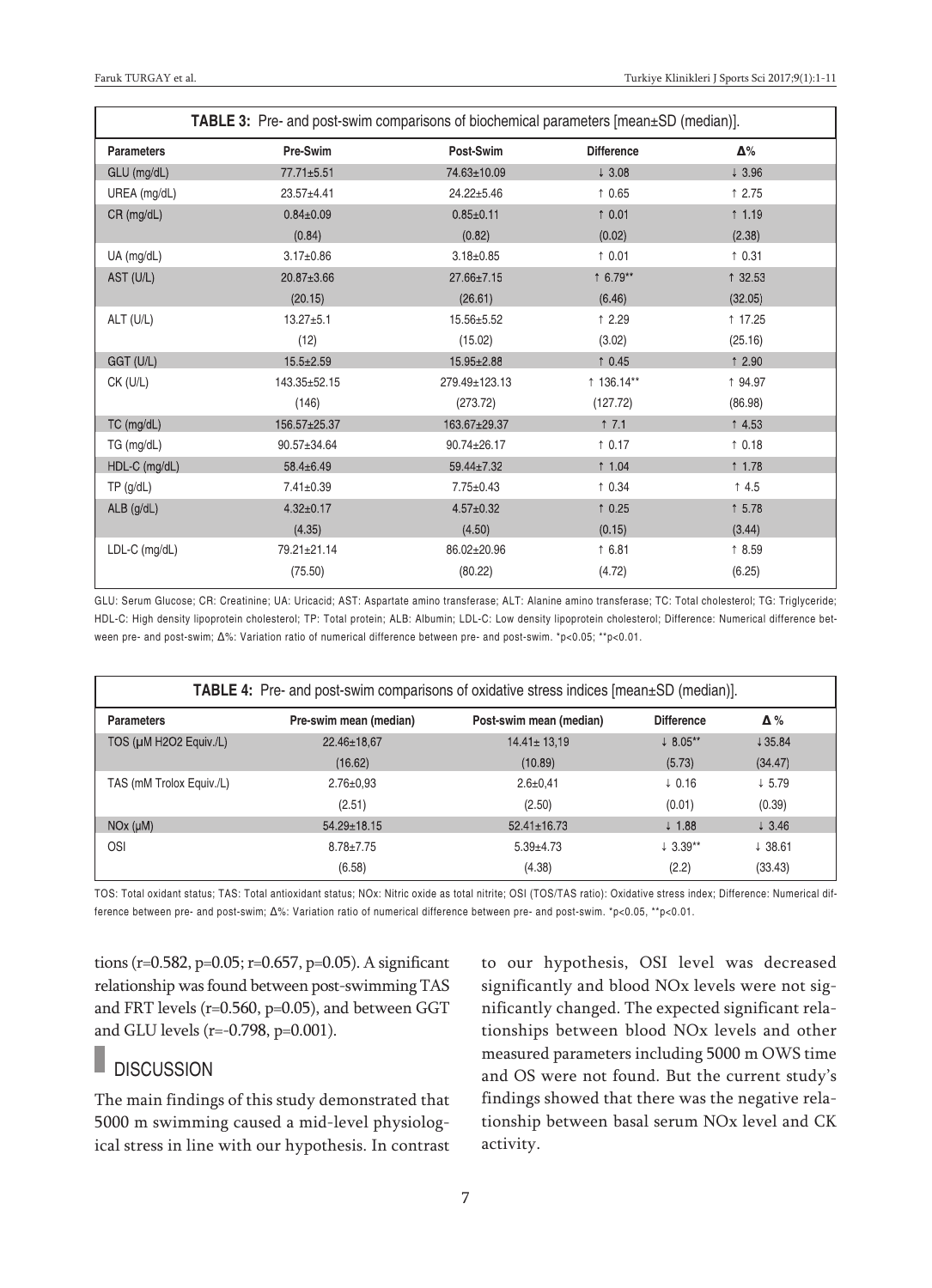Post-exercise, the physiological stress marker; 26 HR (basal value; first 1000 m swimming, Table 1) as well as the inflammation and muscle damage indicators such as WBC, CK and AST were significant increased from basal values (Pre-Swim, Table 2, 3). The study carried out at similar exercise intensity and distance reported that hematological parameters remained within the reference ranges, expect the WBC, post swimming exercises in male adults. 35 The present study shows that this form of exercise as 5000 m swimming causes a mid-level physiological stress that was below or at ANT. In contrast to our study, serum UREA increased above the reference range following the 120-km open-water marathon swim in adult men. <sup>6</sup> Kormanovski et al. found that WBC levels and CK activity increased after ultra-long swimming in adult open water swimmers. <sup>36</sup> The fact that biochemical parameters including blood UREA levels, which are indicators of protein break-down, GGT levels, which are used as a more specific indicator than ALT for liver damage, CR levels, which are markers for kidney function, and all other biochemical parameters including blood lipids and lipoprotein remained within the normal ranges pre-and post-swimming in the present study, which confirms the mid-level physiological stress. The fact that post-swimming serum GLU values also remained within normal ranges showed that 5000 m swimming does not constitute a risk for hypoglycemia (Tables 1, 3) similar to the study of Haralambie and Senser conducted on young adult swimmers. <sup>35</sup> All these data also show that there is no significant health risk for the above-mentioned parameters in children.

Post-swimming serum TAS values, an indicator of the overall antioxidant capacity of serum, did not present any significant change from basal values, whereas OSI and TOS values decreased significantly. Except for blood FRT, other non-enzymatic endogenous antioxidant parameters such as UA and ALB were not exhibited any significant changes (Tables 2, 3) in the present study. <sup>37</sup> Kormanowski et al. demonstrated that serum thiobarbituric acid–reactive substance (TBARS) levels, similar to TOS in the present study, decreased significantly (48%,  $p = 0.01$ ) after the first 3 hours in trained male long-distance swimmers during an 8 hour swim. <sup>36</sup> In contrast to the present study, TAS and UREA levels increased significantly (42%, p=0.05). In another study after a 15 km ultramarathon that lasted 3.4 hours, similar findings of increased WBC levels were found, but TBARS and TAS did not change significantly. <sup>5</sup> In this study, only FRT levels displayed a significant rise postswimming, and there was a significant relationship between TAS and FRT levels, which might indicate that FRT, which is both an acute phase protein and an antioxidant, may have an antioxidant effect during the exercise. <sup>38</sup> Therefore, this decrease in TOS and OSI post-swimming may have resulted from a rise in the mobilization of other non-enzymatic antioxidants from tissues including FRT. Another study, which has used the same swimming distance demonstrated that serum UA level, one of the non-enzymatic antioxidant marker, significantly increased in young adults. <sup>24</sup> In the present study, although UA didn't show any significant change after the swimming, the negative relationship between UA and WBC may support our opinion mentioned about the decrease in TOS. After the last 1000 m swim, WGLU and La levels significantly decreased from the start of the test (Table 1). These results showed the changes in energy metabolism during the last phase of the 5000 m swim. The decrease of WGLU level in the last phase of swimming may indicate a decrease in muscle glycogen supply and a higher level of lipid metabolism. The changes in energy metabolism may be one of explanation of the decrease in TOS level after the 5000 m swim. For example, during exercise, the increase in lipid metabolism in fat reserves might increase the transportation of non-enzymatic antioxidants that dissolve in lipids from other tissues. <sup>39</sup> We didn't analyzed the free fatty acids in the present study, but a similar study demonstrated that free fatty acids and free glycerol levels, as markers of lipid metabolism increased markedly after average 5200m after 90 minute swimming in young adults. 35

In the current study, a positive correlation was found between AST and CK, additionally between ALT and TOS values, at pre-and post-swimming measurement time. The inflammation markers can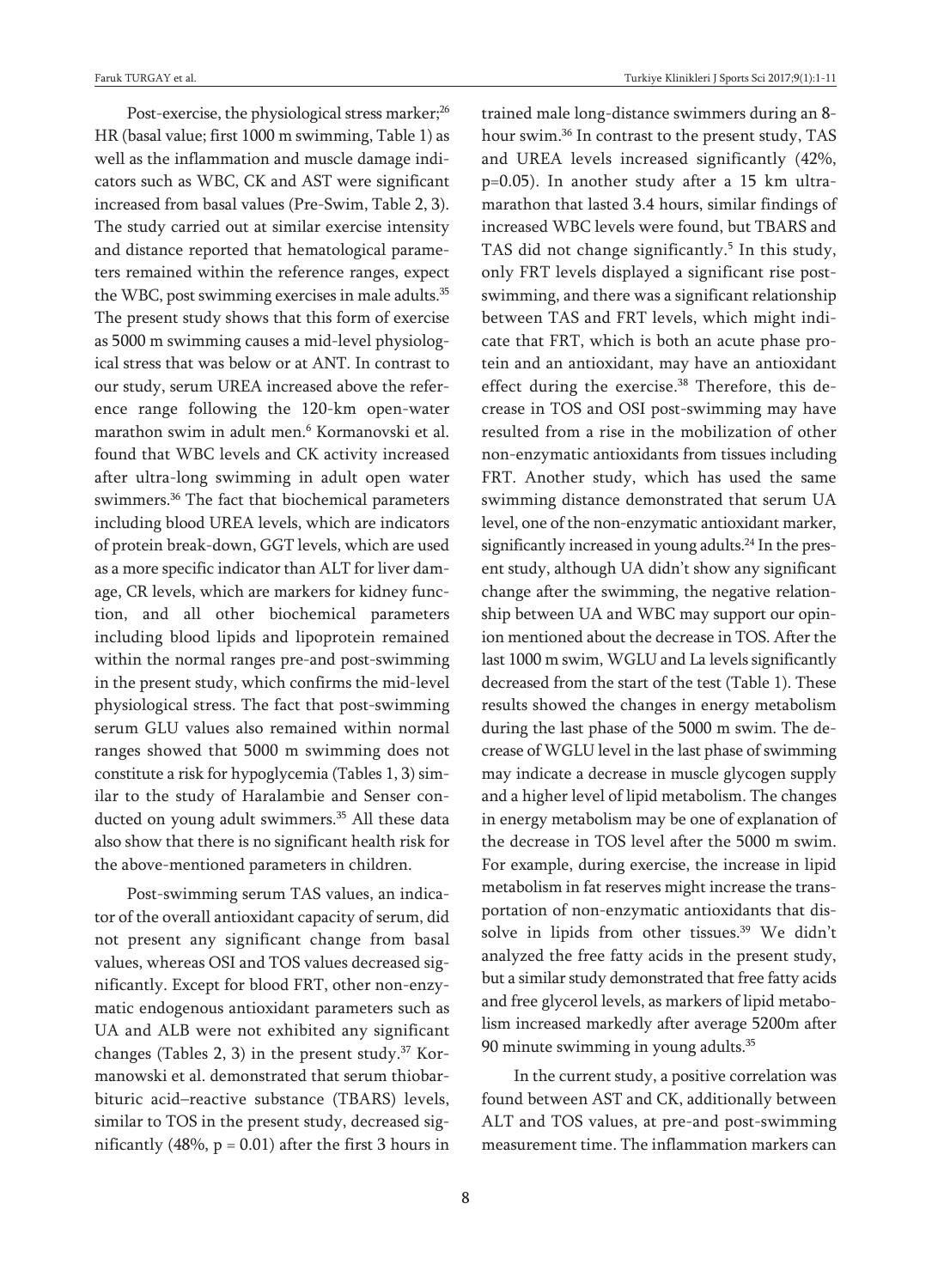increase after an intense exercise. <sup>40</sup> Therefore these findings indicate a post-exercise inflammatory response also in the present study. <sup>41</sup> Therefore, it is expected that the rise of post-exercise WBC levels and other inflammation markers including CK will increase the production of free radicals in the blood because leukocytosis may lead to the production of reactive oxygen species after endurance exercise and may cause oxidative damage. <sup>42</sup> However NO is a gas that, depending on the physiological environment, can be both oxidant and antioxidant. In highly oxidative circumstances, it can combine with superoxide to form strong oxidants like peroxynitrite and then the strong oxidant peroxynitrite may reduce increasing of NOx. Such an increase in OS was not observed in the present study, unlike it reduced. This might have been as a resulted of the elevated antioxidant capacity in trained athletes, or the insufficient oxidants production by inflammatory leukocytosis which did not cause serious OS. 17,43 Although trained child swimmers exhibited the increased OS. <sup>9</sup> It has been shown that swimming training also increases the antioxidants in children. <sup>5</sup> However, in the present study no significant relationship between TAS and NOx was observed, also NOx concentration didn't change. The low intensity of exercise and unchanged oxidative stress level may explain the absence NOx. On the other hand, the negative correlation between basal NOx and CK values might indicate that NO have both anti-inflammatory and an antioxidant effect against muscle damage because inflammation and antioxidant events occur generally together. This correlation possibly may suggest an antioxidant capacity resulting from training adaptation, and it also may confirm indirectly the antioxidant properties of NO during swimming.<sup>17</sup>

The differences in OS and muscle damage created by exercises performed on land and in water might stem from the nature of the sport. 44,45 Swimming is considered as a non-muscle-damaging type of exercise (except for intensive swimming exercise such as competition condition) because it involves mainly non-weight-bearing activity and concentric contraction that may therefore cause no or minor muscle damage. <sup>46</sup> The fact that the exercise

in this study was shorter in duration and causes mid-level physiological stress in comparison to the other examples may explain the serious level of OS commonly associated with land-based actives which were not conducted in the present study. This data supports the view that a 5000 m swimming distance and a mid-level exercise intensity is insufficient to cause a serious level of OS and/or that any OS created is neutralized by the antioxidant defense mechanism upregulated by swimming training, and possibly mediated by NO.

In this study, contrary to our hypothesis, NOx did not significantly increase after swimming. It has been reported that both acute and regular aerobic exercise in swimmers and sedentary group increase blood NOx levels. 23,47,48 The best-established stimulus of NO production is shear stress, which increases during increased blood flow and can increase NOS activity. Furthermore, it has been reported that all isoforms of NOS can be regulated by transcription with hypoxia. <sup>17</sup> Therefore, the hypoxic nature of swimming, heat, hydrostatic pressure, and physical as well as physiological movement forms may also increase NOx levels. <sup>17</sup> Training stimulates endothelial cells to synthesize NO. 17,22 It has been reported that all isoforms of NOS can be induced by muscle contractions. nNOS expression can increase with severe injury and muscular activity. 17,21 At the cellular level, injured fibers within muscle are thought to induce synthesis of NO by neuronal NOS beneath the sarcolemma and eNOS in muscle smooth. <sup>22</sup> It has been shown that the induction of mechanical damage to gastrocnemius muscle increases NO formation, which is considered to start a signaling process for damage repair. <sup>49</sup> In another study, it has been indicated that the concentration of NO increased throughout about 5 months of training in elite swimmers (mean aged: 21.5 years). <sup>48</sup> Similar variations were also observed in the salivary NO concentration and muscle injury markers such as CK. Salivary NO levels showed a proportional response to oscillations in training intensity and load. There was also a significant increase in WBC, AST, and CK levels post-swimming in the present study, but contrary to the aforementioned study, NOx level did not increase.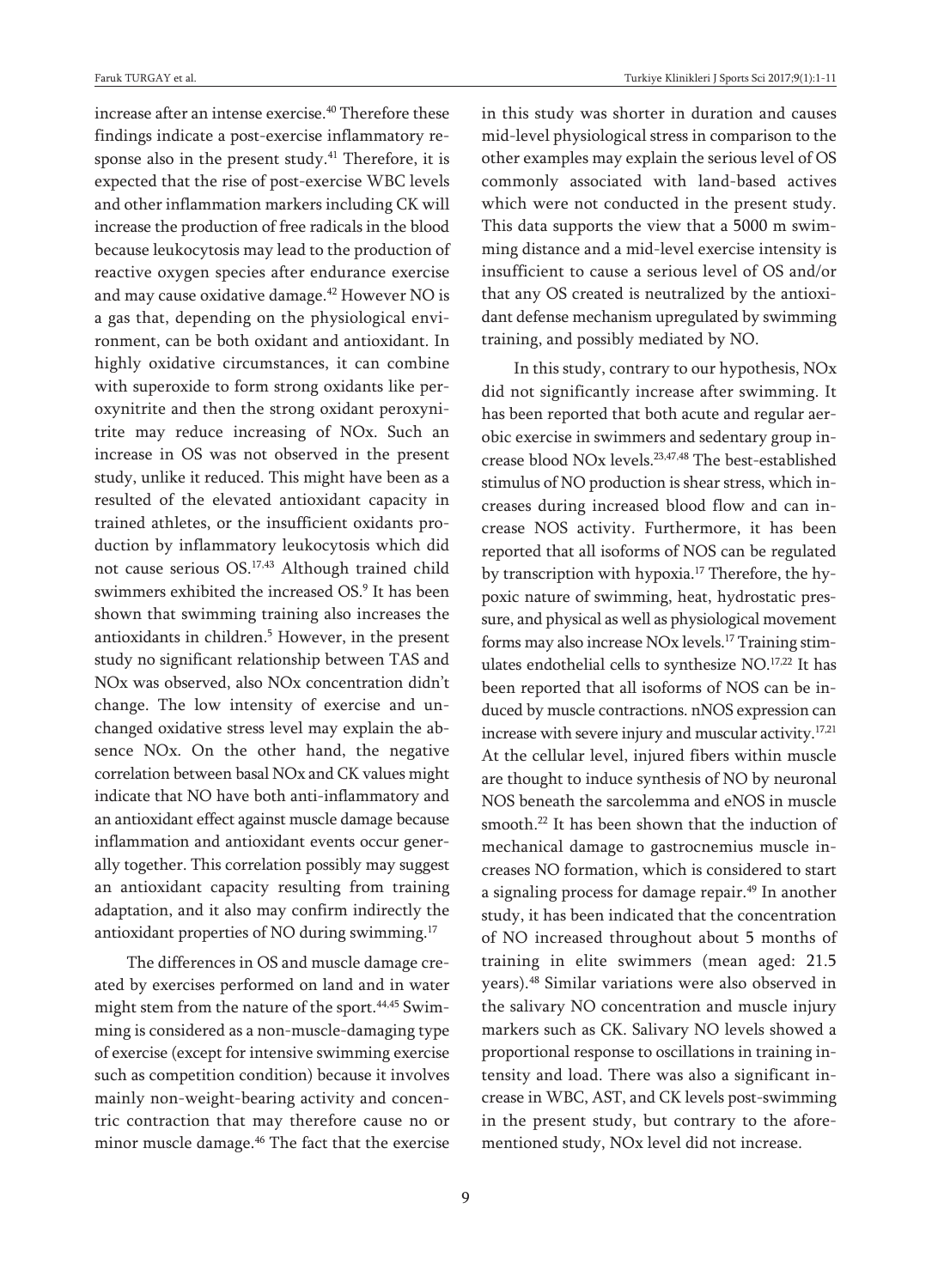The negative correlation was found between basal NOx and CK values in the present study are considered as a result of training adaptations. It is well documented that OS can inhibit NOS activity and decrease blood NO levels.<sup>17,24,25,50</sup> In the current study, it is not possible to claim that the increase of NOx was inhibited by OS during swimming, because in fact it did not changes significantly. The endothelial NO system is up-regulated after short durations training and it may be the mechanism that causes longer term structural changes that ultimately normalize shear stress and it may be return basal NO levels of sedentary individuals. Therefore it may not also seem significant changes after long-term trainings as in this study, because the participants in the present study had 4-5 years of sports experience. <sup>17</sup> Additionaly, there was no significant correlation between NOx and 5000 m OWS performance and ANT. It has been reported that, the basal NOx levels and exercise performance (ANT) was significantly higher in group of football players than the control group. <sup>51</sup> In another study conducted by Jungersten, it was determined that the plasma  $NO<sub>3</sub>$  levels of the athletes were significantly greater than the sedentary, and also that there was a positive correlation between  $VO<sub>2</sub>max$ and basal NOx levels. 19,52 Result of studies indicated that, even though there was no significant difference in terms of basal NO levels between sedentary and exercise groups, there was a significant relationship between aerobic capacities and blood NO levels. These findings may indicate the presence of a vasodilator and metabolic regulator potential that forms through training and can be triggered with exercise, which may have a role of NO in these results.<sup>17</sup>

Shear stress increases NO production during exercise. NO causes the vasodilatation of veins, and increase in blood flow. Thus the increases in blood flow of heart and skeletal muscle, rising oxygen levels, and substrate and regulatory hormone transport may increase aerobic endurance levels. <sup>17</sup> Besides that NO can increase glucose intake independently from insulin and therefore may limit glycolysis.<sup>17</sup> Therefore NO might have a role in the regulation of contractile function. For this reason, it is possible that even though there was no significant rise in NO post-exercise, and that there was no relation with 5000 m performance, NO has important func-

Faruk TURGAY et al. Turkiye Klinikleri J Sports Sci 2017;9(1):1-11

tions in swimming performance. These findings demonstrate that child athletes can deal with 5000 m OWS with a mid-level physiological stress, without a severe oxidative stress and any significant health risk or hypoglycemia within the ranges of the examined biochemical markers. This study is the first study in the literature investigated the role of NO on physiological and oxidative stress induced by OWS as well as performance and health status.

There are a number of limitations in the present study. The low number of participants may have restricted the discussion. The fact of hypothermia that occurs during the long distance swimming and the lack of measurements of core temperature are other limitations of the current study' methodology. Furthermore, the important electrolytes such as sodium and potassium were not analyzed. Further investigations are recommended that are conducted in large number of athletes with absence of the above mentioned limitations.

#### П **CONCLUSION**

5000 m low intensity OWS created a moderate physiological stress without any significant oxidative stress response, hypoglycemia and health risk for the investigated parameters. The role of antiinflammatory of NO may be during OWS exercises in the children.

#### Conflict of Interest

Authors declared no conflict of interest.

### Financial Support

The authors would like to express their gratitude to the swimmers who participated in the study. This study was supported by the Ege University Scientific Research Foundation (Project No: 09-BESYO-005).

#### Authorship Contributions

Idea/Concept: Constructing the hypothesis or idea of research and/or article: Bahtiyar Özçaldıran, Faruk Turgay; Design: Planning methodology to reach the conclusions: Faruk Turgay, Bahtiyar Özçaldıran, Mehmet Zeki Özkol, Faik Vural, Tolga Akşit; Control/Supervision: Organizing, supervising the course of progress and taking the responsibility of the research/study: Faruk Turgay, Bahtiyar Özçaldıran, Mehmet Zeki Özkol; Data Collection and/or Processing: Taking responsibility in patient follow-up, collection of relevant biological materials, data man